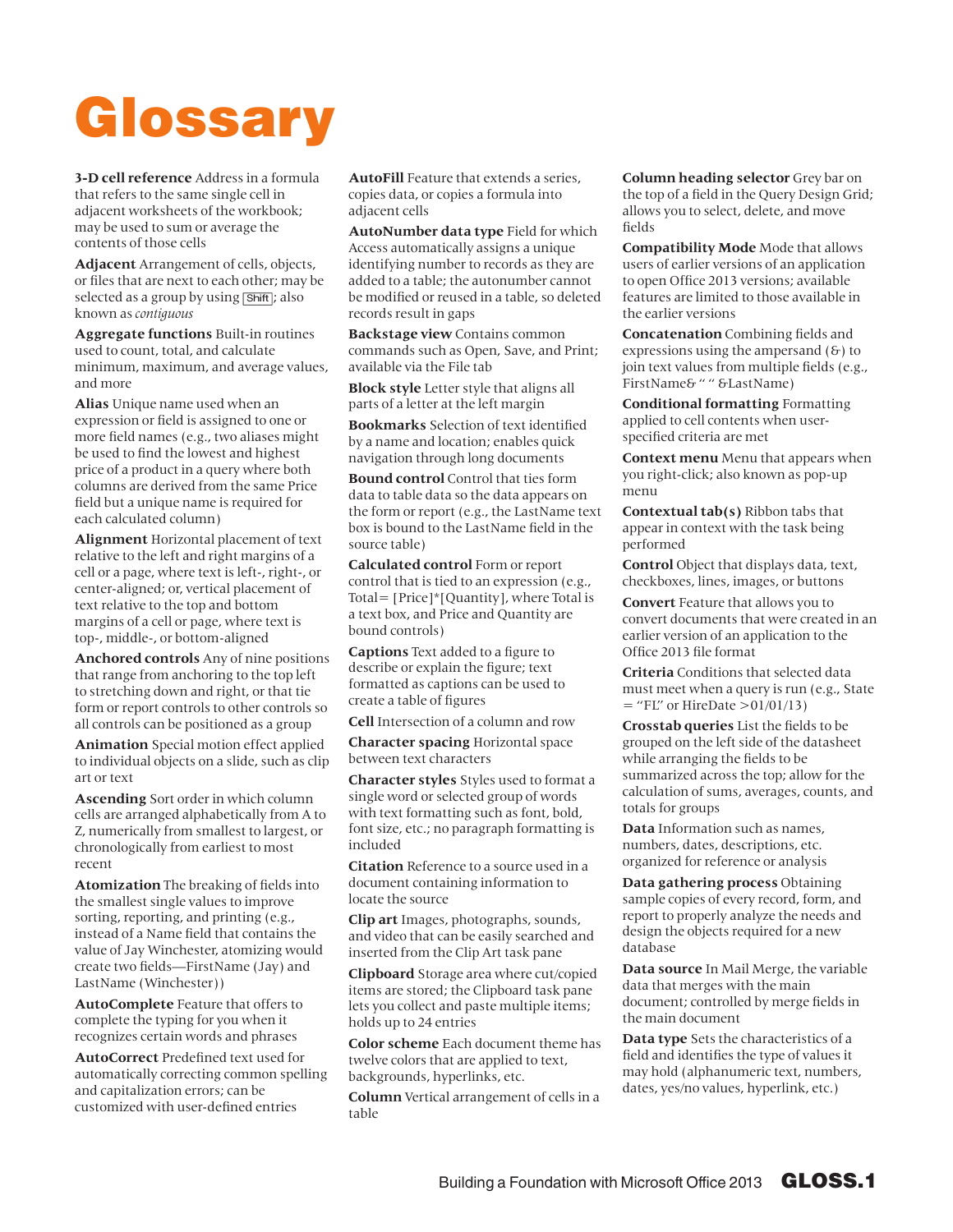**Database** Organized collection of related data files or tables (e.g., a company may have a filing system that includes linked employee, customer, product, and invoice files)

**Database management software** Allows users to store, manipulate, and retrieve database information

**Datasheet View** Displays actual data values

**Default** Setting that a computer program assumes you will use unless you specify a different one

**Defined name** Name given to a single cell or range of cells; may be used to navigate the workbook or create formulas

**Demote** To increase text indentation so it appears farther away from the left margin and, if numbered or bulleted, reduces the numbering or bulleting level to the next lower level

**Descending** Sort order in which column cells are arranged alphabetically from Z to A, numerically from largest to smallest, or chronologically from most recent to earliest

**Description** Optional field property that may be used in Design View to help identify special information about a field

**Design View** Where form, query, and report layout is defined; shows field names and labels, and other objects that can be displayed

**Detail section** Main section of a form or report that contains the text boxes that display data from underlying database tables; detail content varies from record to record

**Detail selector button** White square in the left corner of the detail bar; click it to activate the Detail section

**Dialog box launcher** Small icon that appears in the lower-right corner of some Ribbon groups; click to open a dialog box or task pane related to the group

**Document theme** Preset design consisting of color scheme, text formatting, and placeholder positions

**Drag and drop** Method for copying and moving text/objects; most useful when copying/moving a short distance or between two files displayed side by side

**Embedded object** Object from a source file that is inserted in a destination file; changes to an embedded object have no effect on the original object

**Endnotes** Notes that appear at the end of the document body in which the reference is made; numbered sequentially throughout a document

**Entity Relationship Diagram (ERD)** Used to model and display relationships between entities, specifically the relationship between tables and fields, as established by key fields

**Field** Named piece of information about each person, place, or thing; in an Access table, each field is displayed in a column

**File format** Technique for storing information in a file; applications normally have a special file format they use by default

**File (tab)** Ribbon tab that expands to a menu containing commands to open, save, and print files

**Filter** Result of selecting a subset of records in a table, hiding records whose data does not match the specified criteria

**Filter by Form** Selects records based on values or conditions (criteria) typed into form fields

**Filter by Selection** Selects records based on value contained in the active table field

**Find and Replace** Feature that finds a specified word, phrase, or format and, optionally, replaces it with another word, phrase, or format

**Find Duplicates Query Wizard** Locates records containing duplicate field values in a table or query

**Find Unmatched Query Wizard** Locates records in one table that have no related records in another table

**Flat file** Table that includes all data for a database in a single file, resulting in larger files sizes and an increased likelihood of inconsistent data

**Footers** Text located within the bottom margin of a file that repeats on all applicable pages (such as within a section, in Word)

**Footnotes** Notes that appears at the bottom of the page on which the reference is made; footnote numbers can start with 1 on each page or can be numbered sequentially throughout a document or individually

**Foreign key** Field in a secondary table that links to the primary key field in the main table, which contains the detailed information for a particular item

**Form** Database screen used to enter, edit, and view data for an individual record in a layout that is more convenient and attractive than a table datasheet layout

**Form footer** Bottom section of a form that appears on the last page of a page form; seldom used

**Form header** Top section of a form that contains constant information, such as a title, logo, decorative line, or color scheme

**Form selector button** Black square in the upper-left corner of a form; click it to select the entire form

**Form View** Provides a user-friendly way to add, edit, and delete table records; does not allow modification of the form's design layout

**Format Painter** Tool used to copy formats from one block of text, data, or graphic and apply them to another block of text, data, or graphic

**Formatting marks** Special characters such as spaces, tabs, and paragraph symbols made visible when the Show/ Hide button is turned on; also referred to as nonprinting characters

**Formula Bar** Area above the worksheet in which you view, type, and edit cell entries

**Freeze** To set rows at the top and/or columns at the left of a worksheet to remain displayed as the worksheet is scrolled

**Function** Predefined formula that performs calculations on table cells

**Group** Collection of controls or records that have at least one feature in common; quick forms tie all automatically inserted text boxes and corresponding labels into one group, allowing you to move the entire group but not the individual controls; or, if you want to display all vendors with offices in the same state, you could group on the State field

**Group By** Function that allows you to calculate the running total, minimum, maximum, average, etc. for each group

**Group Header** Identifies a field (such as EmpID) by which report data is grouped, so a summary (such as a total of each employee's sales) can be displayed for the grouped field

**Group Footer** Displays the summary for a grouped field, such as the total of each employee's sales, grouped by the EmpID

**Headers** Text located within the top margin of a file that repeats on all applicable pages (such as within a section, in Word)

**Hyperlinks** Block of text or a graphic that jumps you to another location in a file, to another file, or to a web page when clicked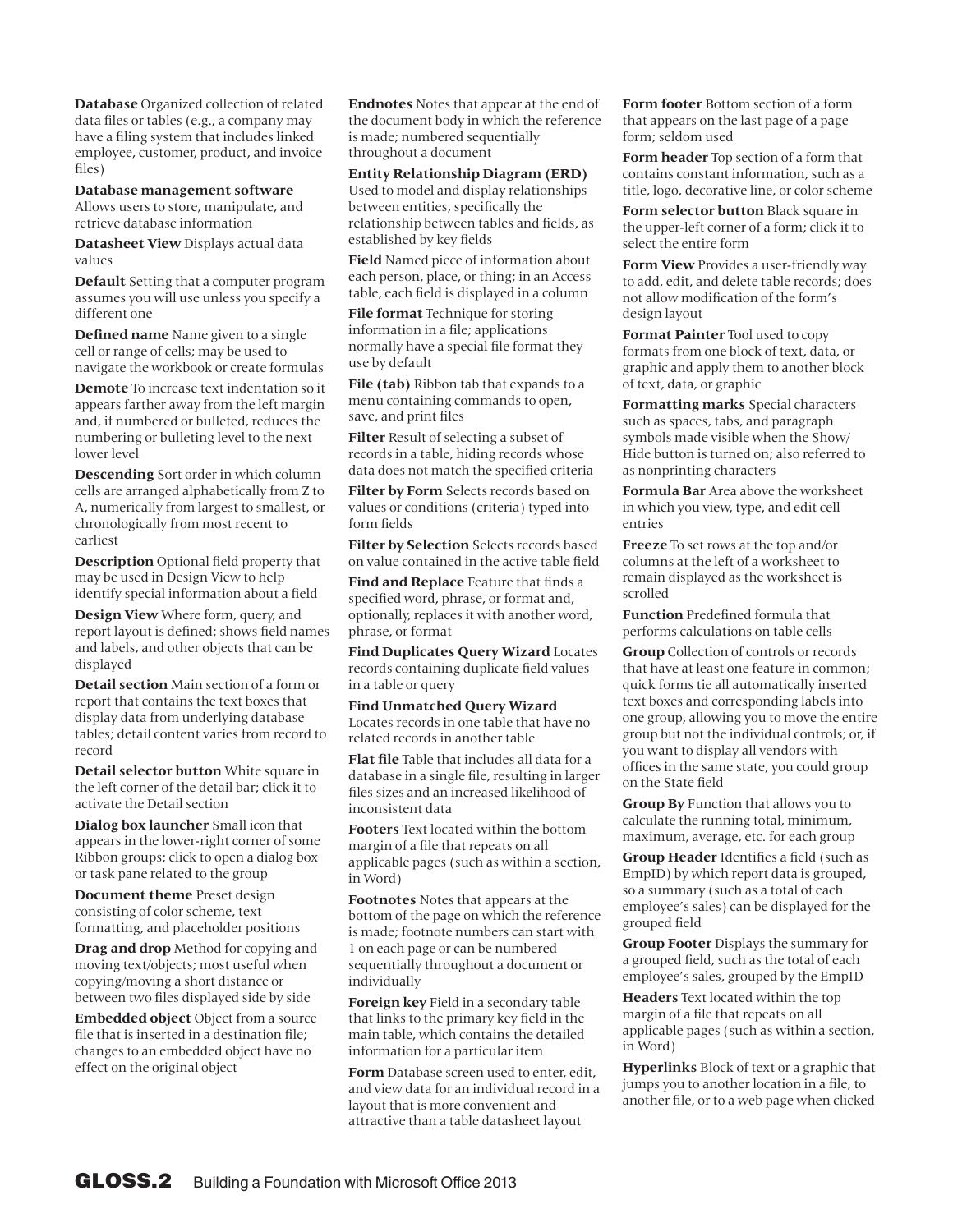**Indents** Offset text from the left or right margin

**Join line** Connects one key field to another key field in a relationship diagram

**Justify** Text alignment where character spacing is automatically adjusted differently for each line in the paragraph so the left and right side of the paragraph form straight lines

**Key field** Field containing a unique ID that will not be the same for any two database records; e.g., social security number and student ID

**Label** Part of a control that contains a caption identifying the data displayed in a text box or checkbox; e.g., the caption *Last Name* is a good label for the *LastName* field

**Layout View** Combines the editing ability of Design View with the layout look of Form/Report View so you can better visualize and modify the form's appearance; does not allow you to add, change, or delete records

**Line break** Forced new line within a paragraph that keeps the new line as part of the paragraph

**Line spacing** Vertical space between lines of text

**Linked object** Object created in a source file and inserted in a destination file; the object retains a link to the source file; the destination file can be updated when the source file is modified

**Linking formula** Cell contents beginning with an equals  $(=)$  sign that connect to a cell in another area of the same worksheet, a different worksheet, or a different workbook

**Live Preview** When you point at formatting commands on the Ribbon, it displays how the format would appear on selected text and objects without actually applying the format

**Mail Merge** Feature used to personalize standard letters, envelopes, mailing labels, and other documents by combining a main document with a data source

**Main document** In a mail merge, the document that contains the content that remains the same for each recipient; controls the merge with merge fields

**Manual page break** Forced page break created by pressing  $\boxed{\text{Ctrl}} + \boxed{\text{Enter}}$  or choosing Insert→Pages→Page Break

## **Many-to-many relationship**

Relationship where two tables each have matching records in the other table but do not share key fields, so they use a third junction table to tie other tables and complete the relationship; e.g., one vendor provides many different products, and one product is available from many vendors

**Marquee** Animated dashed line that surrounds selected cells during an operation, such as a cut or copy

**Merge** To combine the contents of two or more table cells to create a single table cell

**Merge fields** Placeholder in a mail merge main document that instructs Word to insert information from a data source

**Microsoft Graph** Program integrated into many Office applications that allows for the creation of charts when Excel is not installed

**Mini toolbar** Toolbar containing common formatting commands that appears when text is selected

**MLA style** *Modern Language Association Handbook for Writers of Research Papers;* shows how to work with sources in expository writing

**Modified block** Letter style that aligns the date and signature lines at the center of the page and all other lines at the left margin; the first line of paragraphs may be indented

**Navigation Pane** In Access, the Objects Panel that lists existing database objects (specifically, tables, queries, forms, and reports)

**Navigation task pane** The panel on the left side of the Word window to help navigate to places in a document using headings, pages, or search tools

**Nonadjacent** Arrangement of cells, objects, or files not next to each other; may be selected as a group using  $\boxed{\text{Ctrl}}$ ; also known as *noncontiguous*

**Nonbreaking spaces** Spaces inserted between two or more words to keep those words together on the same line

**Normalization** Organizing tables and fields into their smallest distinct parts and then linking the data through key field relationships; eliminates data duplication, decreases data entry errors and inconsistencies, and reduces file size

**Object** Database structure used to store or reference data

## **One-to-many relationship** Most common relationship, where each record in Table A can have multiple matching records in Table B, but a record in Table B can have only one matching record in Table A

**One-to-one relationship** Least frequently used relationship, where the related fields are primary keys, and each record in Table A can have only one matching record in Table B, while each record in Table B can have only one matching record in Table A

**Operators** Arithmetic symbols used to perform mathematical operations or compare values, specifically add  $(+)$ , subtract  $(-)$ , divide  $($ / $)$ , multiply  $(*$  $)$ , exponential ( $\hat{\ }$ ) and parenthesis ()

**Order of calculations** Standard order for performing mathematical operations, where expressions in parenthesis are performed first, followed by exponents, followed by multiplication or division, followed by addition or subtraction, and then in a left-to-right order

**Orientation** Direction in which the page is turned for viewing and printing, either Portrait (short edge on top) or Landscape (long edge on top)

**Outline panel** Located on the left side of the screen; displays the text content of each slide

**Paragraph** In Word, a paragraph is created anytime you tap [Enter]; can consist of several lines, a single line, or a blank line

**Paragraph styles** Styles used to format a paragraph or selected group of paragraphs; may include character formatting

**PDF (Portable Document Format)** Document format in which the file looks the same on all types of computers

**Primary key** Unique ID that cannot be the same for any two records (e.g., a student ID)

**Primary sort field** First field sorted; a LastName field is typically the primary sort field

**Print Preview** Feature that allow you to see how a file will look when printed

**Promote text** To reduce text indentation so it appears closer to the left margin and, if numbered or bulleted, elevates the text to the next higher number or bullet level

**Property** Field attributes that control features such as format, field size, font size, weight and color; available properties depend on the data type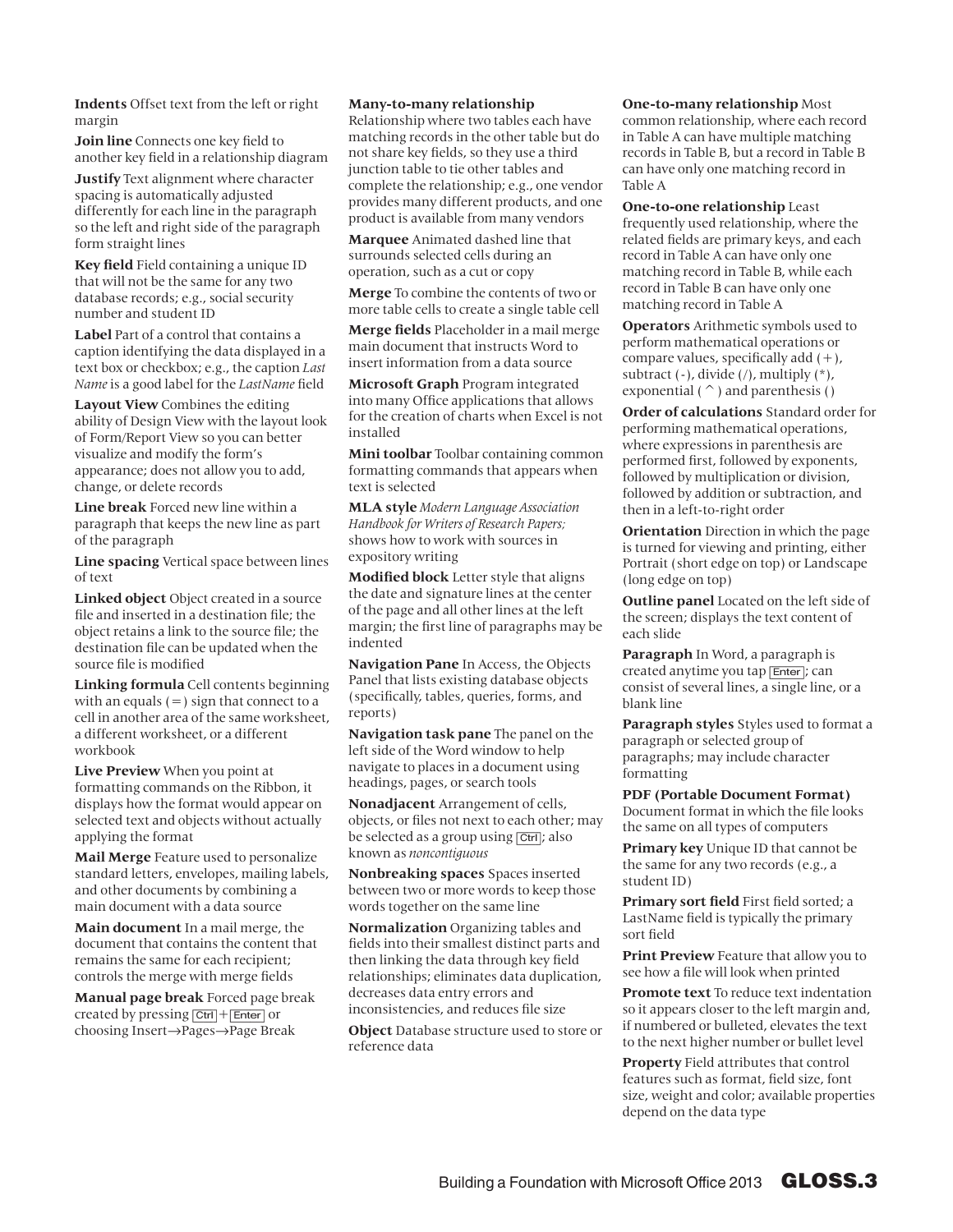**Property Sheet** Panel on the right side of a design window used to set values for controls, such as font size, color, alignment, etc. depending on the type of control

**Queries** Object used to select, search, sort, and extract table data based on criteria and conditions; displays results in a row and column format

**Query design grid** Enables you to place desired fields onto columns and provides rows to sort the data or set specific search criteria

**Quick Access toolbar** Graphical User Interface (GUI) that contains buttons for frequently used commands; can be customized according to your preference

**Range** Multiple cells in adjacent rows, columns, or both rows and columns

**Record** Collection of details (fields) about an individual person, place, or thing, such as an employee record or a product record

**Record source** Field property that connects text boxes in a form, subform, or report to a field in an underlying table or query

**Relationships** Connect data in one table to data stored in other tables through the use of key fields

**Relational database** Contains two or more linked tables related by unique and identifying key fields (e.g., a ProductID that allows product information to be stored only once in the Products table, yet is available to all linked tables, queries, forms, and reports)

**Reports** Database pages that present processed and summarized data from tables and queries as meaningful information in an easy-to-read format; designed to be printed

**Reserved words** Terms with special meanings; cannot be used as field names

**Resume Reading** Bookmarking feature that remembers where you were last working in a document; the next time you open the document, clicking the bookmark jumps you to that location

**Return feature** Item on a Query Design tab that enables you to set the number of records to be displayed (returned) in the query results

**Ribbon** Band at the top of an application window that contains commands that help you perform tasks; organized in tabs that relate to a particular type of activity and groups that contain related commands

**Rows** Horizontal groups of cells in a table

**Scaling** Enlarging or reducing an object's overall size to a percentage of its original size

**Sections** In PowerPoint, the grouping of slides treated as a single object, making it easy to change the order of large blocks of slides; in Access, the major parts of the form, such as the Form Header, Form Footer, Detail, Page Header, and Page Footer; section bars separate form sections

**Secondary sort field** Second field sorted when multiple records contain the same data in the primary sort field; FirstName is often a secondary sort field

**Select query** Database inquiry that selects only the requested records

**Select (highlight) text** To drag over the desired text with the mouse pointer or other techniques; used in preparation for tasks such as formatting and copying

**Short Text data type** Default data type of a field; can contain up to alphanumeric 255 characters

**Show/Hide** Displays nonprinting characters such as tabs, spaces, and paragraph symbols onscreen for easy access

**Slide layout** Preset layout of placeholder boxes on a slide

**Slide Show toolbar** Contains navigation controls, drawing tools, and options to be used during a slide show presentation; located in the bottom-left corner of a slide during a slide show

**Slide transition** Animation that occurs when navigating from one slide to the next during a slide show

**Slides panel** Located on the left side of the screen; displays thumbnails of each slide

**SmartArt** Predesigned graphic images you can add to a file; categories include List, Hierarchy, Pyramid, etc.

**Sort** To arrange of data in alphabetic, numeric, or date order; can be in ascending (low to high) or descending (high to low) order

**Sparklines** Miniature charts in worksheet cells that illustrate the direction (increasing or decreasing) of a cell range in one row or column

**Split** To create two or more table cells from a single table cell

**Split form** Two synchronized views of a table data in Layout/Form View and Datasheet View, shown simultaneously

## **Structured Query Language (SQL)**

Database management programming language used by MySQL and other systems; uses commands such as SELECT, FROM, WHERE, and JOIN

**Style** Group of formats that allows you to quickly apply multiple formats at once; when a style is modified, all text with the style applied is updated with the modification; also known as Quick Styles

**Tab** Area on the Ribbon that contains groups of commands; also, a code that sets a specific amount of space between two text items

**Tab order** Order in which Access moves among form fields when you press [Tab] or [Enter]

**Tab stop** Preset stop along the horizontal ruler set at every half inch to control and align text; can be customized

**Table** In Access, a file or collection of related records; contain the data used in all other database objects

**Table style** Style applied to table cells, rows, or columns to ensure consistency

**Template** Preformatted document layout used as the basis for new documents to maintain consistency among documents; usually contains text, paragraph, table, graphics, and other formats

**Text box** Control that displays the actual data stored in a field (e.g., Smith might be the data displayed in a LastName text box linked to the LastName field in an Employees table)

**Theme** Set of formatting selections that can be applied to a workbook; includes colors, graphic elements, and fonts all designed to work well together

**Title bar** Appears across the top of the application window, contains the name of the application and the name of the current file

**Total row** Can be displayed on a query grid to add aggregate functions to total, average, or find minimum/maximum values

**Touch-mode screen** Allows you to interact with a touchscreen by tapping or swiping your fingers on the screen

**Toggle** Button or setting that switches on when clicked and switches off when clicked again

**Trendlines** Lines that illustrate the direction (increasing or decreasing) of one data series in a chart

**Unbound control** Item that is independent of any table data, such a shape, image, or text used for a title